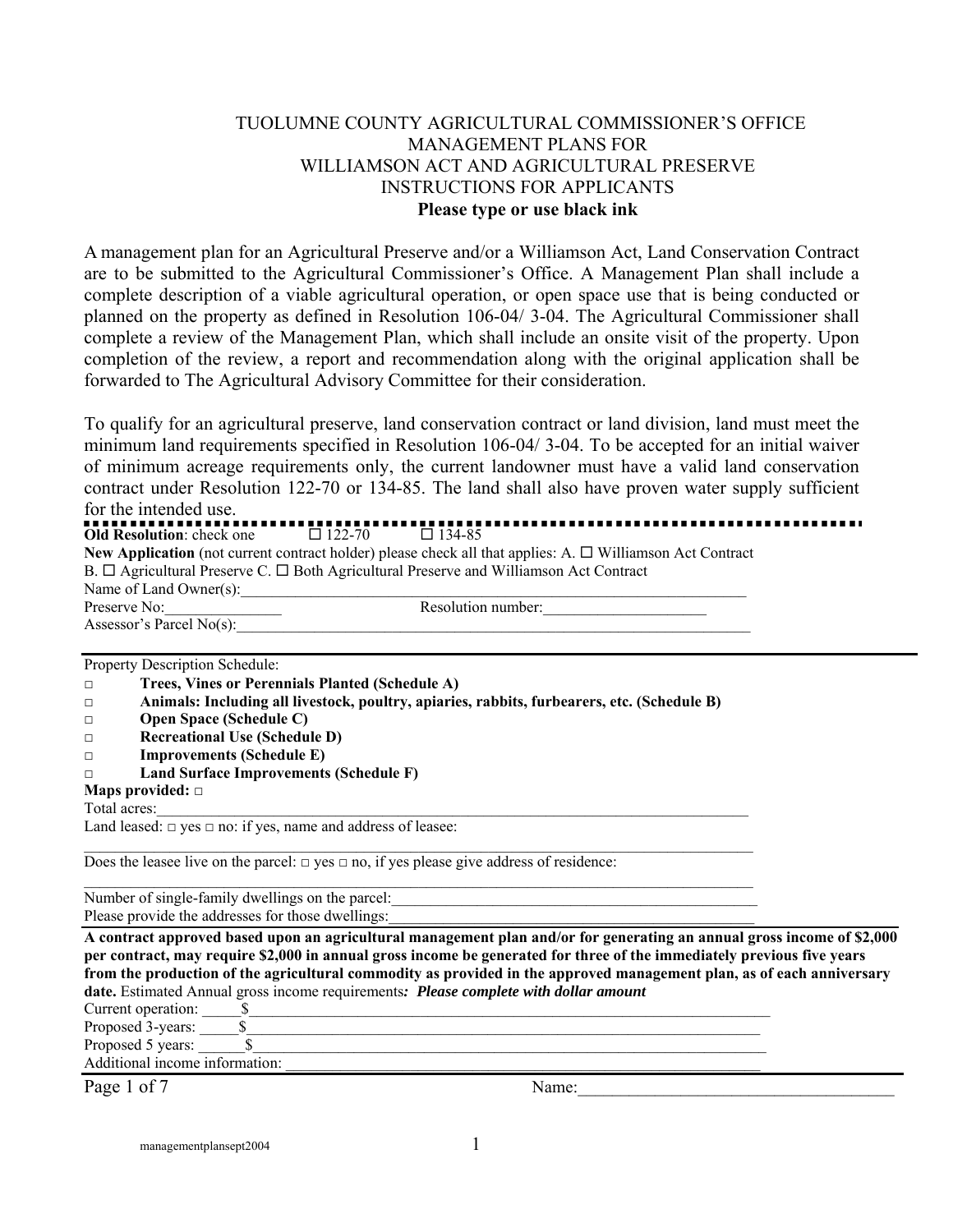#### **Uses on the property: complete all that apply:**

| USE                                                 | CURRENT<br><b>ACRES</b> | <b>PLANNED USE</b><br>3 YEARS | <b>PLANNED USE</b><br>5 YEARS | <b>PLANNED USE</b><br>$+5$ YEARS |
|-----------------------------------------------------|-------------------------|-------------------------------|-------------------------------|----------------------------------|
| <b>COMMERCIAL</b><br><b>AGRICULTURAL PRODUCTION</b> |                         |                               |                               |                                  |
| <b>RECREATIONAL USE</b>                             |                         |                               |                               |                                  |
| <b>OPEN SPACE USE</b>                               |                         |                               |                               |                                  |

Complete Description of Current or Planned Use:

Owners of land under land conservation contracts existing prior to the effective date of this resolution shall be offered new land conservation contracts notwithstanding the fact that the parcels may not meet the minimum acreage requirements contained herein. All other provisions of these regulations shall be met to qualify land for a new contract.

 $\mathcal{L}_\mathcal{L} = \{ \mathcal{L}_\mathcal{L} = \{ \mathcal{L}_\mathcal{L} = \{ \mathcal{L}_\mathcal{L} = \{ \mathcal{L}_\mathcal{L} = \{ \mathcal{L}_\mathcal{L} = \{ \mathcal{L}_\mathcal{L} = \{ \mathcal{L}_\mathcal{L} = \{ \mathcal{L}_\mathcal{L} = \{ \mathcal{L}_\mathcal{L} = \{ \mathcal{L}_\mathcal{L} = \{ \mathcal{L}_\mathcal{L} = \{ \mathcal{L}_\mathcal{L} = \{ \mathcal{L}_\mathcal{L} = \{ \mathcal{L}_\mathcal{$  $\mathcal{L}_\mathcal{L} = \{ \mathcal{L}_\mathcal{L} = \{ \mathcal{L}_\mathcal{L} = \{ \mathcal{L}_\mathcal{L} = \{ \mathcal{L}_\mathcal{L} = \{ \mathcal{L}_\mathcal{L} = \{ \mathcal{L}_\mathcal{L} = \{ \mathcal{L}_\mathcal{L} = \{ \mathcal{L}_\mathcal{L} = \{ \mathcal{L}_\mathcal{L} = \{ \mathcal{L}_\mathcal{L} = \{ \mathcal{L}_\mathcal{L} = \{ \mathcal{L}_\mathcal{L} = \{ \mathcal{L}_\mathcal{L} = \{ \mathcal{L}_\mathcal{$  $\mathcal{L}_\mathcal{L} = \{ \mathcal{L}_\mathcal{L} = \{ \mathcal{L}_\mathcal{L} = \{ \mathcal{L}_\mathcal{L} = \{ \mathcal{L}_\mathcal{L} = \{ \mathcal{L}_\mathcal{L} = \{ \mathcal{L}_\mathcal{L} = \{ \mathcal{L}_\mathcal{L} = \{ \mathcal{L}_\mathcal{L} = \{ \mathcal{L}_\mathcal{L} = \{ \mathcal{L}_\mathcal{L} = \{ \mathcal{L}_\mathcal{L} = \{ \mathcal{L}_\mathcal{L} = \{ \mathcal{L}_\mathcal{L} = \{ \mathcal{L}_\mathcal{$  $\mathcal{L}_\mathcal{L} = \{ \mathcal{L}_\mathcal{L} = \{ \mathcal{L}_\mathcal{L} = \{ \mathcal{L}_\mathcal{L} = \{ \mathcal{L}_\mathcal{L} = \{ \mathcal{L}_\mathcal{L} = \{ \mathcal{L}_\mathcal{L} = \{ \mathcal{L}_\mathcal{L} = \{ \mathcal{L}_\mathcal{L} = \{ \mathcal{L}_\mathcal{L} = \{ \mathcal{L}_\mathcal{L} = \{ \mathcal{L}_\mathcal{L} = \{ \mathcal{L}_\mathcal{L} = \{ \mathcal{L}_\mathcal{L} = \{ \mathcal{L}_\mathcal{$  $\mathcal{L}_\mathcal{L} = \mathcal{L}_\mathcal{L} = \mathcal{L}_\mathcal{L} = \mathcal{L}_\mathcal{L} = \mathcal{L}_\mathcal{L} = \mathcal{L}_\mathcal{L} = \mathcal{L}_\mathcal{L} = \mathcal{L}_\mathcal{L} = \mathcal{L}_\mathcal{L} = \mathcal{L}_\mathcal{L} = \mathcal{L}_\mathcal{L} = \mathcal{L}_\mathcal{L} = \mathcal{L}_\mathcal{L} = \mathcal{L}_\mathcal{L} = \mathcal{L}_\mathcal{L} = \mathcal{L}_\mathcal{L} = \mathcal{L}_\mathcal{L}$ 

| <b>MINIMUM ACREAGE FOR LAND USES</b>                                                                                               |                        |  |  |  |
|------------------------------------------------------------------------------------------------------------------------------------|------------------------|--|--|--|
| <b>Use</b>                                                                                                                         | <b>Minimum Acreage</b> |  |  |  |
| Dry land grazing<br>90% shall be for agricultural production                                                                       | 160 acres              |  |  |  |
| Dry land grazing used in combination with<br>20% minimum shall be in irrigated pasture<br>90% shall be for agricultural production | 80 acres               |  |  |  |
| All other agricultural uses on nonprime<br>agricultural land<br>90% shall be for agricultural production                           | 40 acres               |  |  |  |
| All other agricultural uses on prime<br>agricultural land<br>90% shall be for agriculture production                               | 10 acres               |  |  |  |
| Recreational Use<br>90% shall be subject to management plan                                                                        | 40 acres               |  |  |  |
| Open Space Use<br>90% shall be subject to a management plan                                                                        | 40 acres               |  |  |  |
| Combined Uses listed above<br>90% shall be subject to a management plan<br>20% minimum shall be in irrigated or Prime Lands        | 80 acres               |  |  |  |

| Additional Information                           | Please check all of the                 | Appropriate use $(s)$ |
|--------------------------------------------------|-----------------------------------------|-----------------------|
| $\Box$ Home Occupation w/ ag operation           | $\Box$ Commercial ag marketing facility | Farm Labor Housing    |
| $\Box$ Roadside stand                            |                                         | $\Box$ Other:         |
| $\Box$ Surface Mining for use in ag<br>operation |                                         |                       |
| Page 2 of 7                                      | Name:                                   |                       |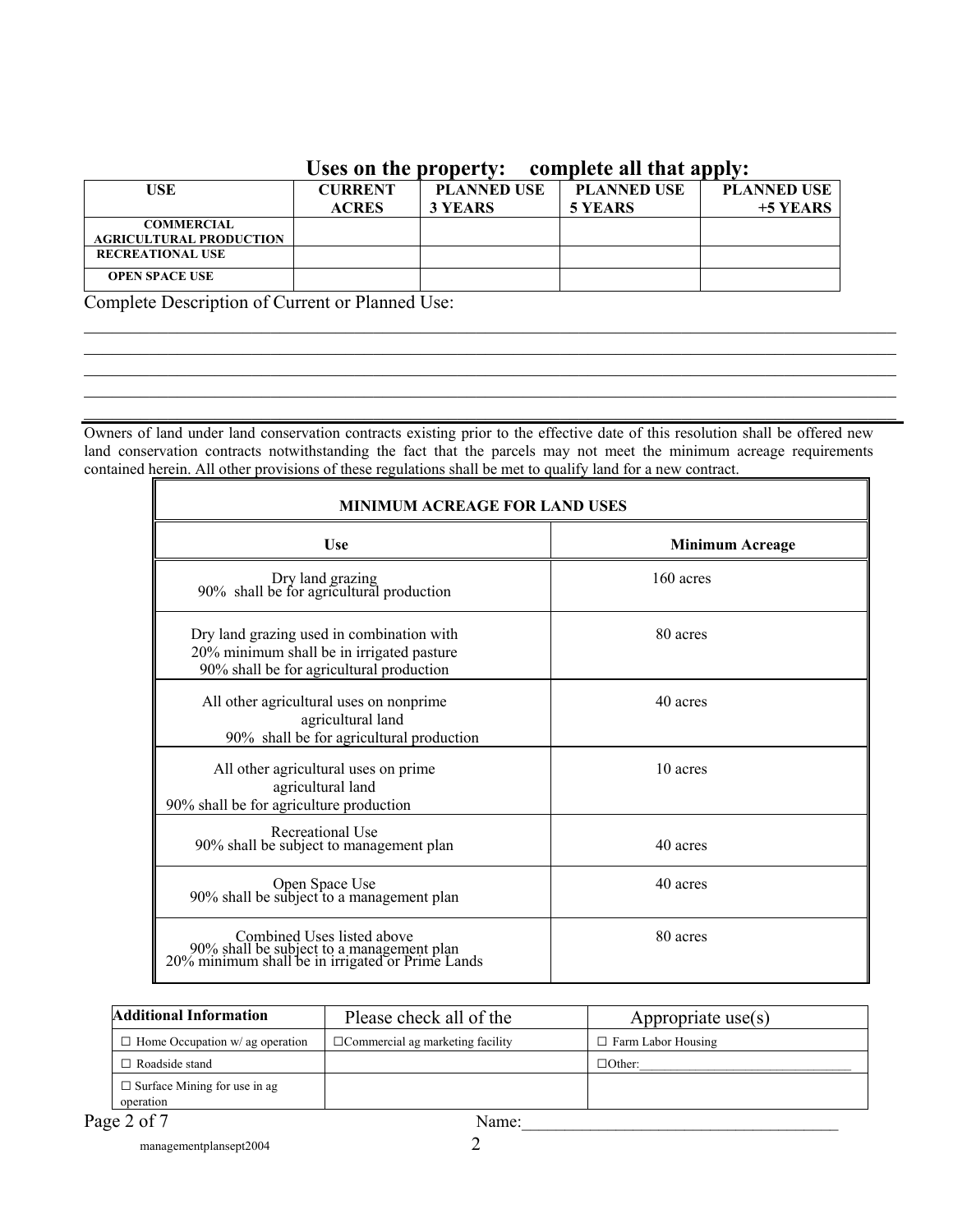| Trees, vines of Ferenmals Flanced (picase included annual crops) |         |         |          |          |           |           |
|------------------------------------------------------------------|---------|---------|----------|----------|-----------|-----------|
| Parcel                                                           | Date    | Number/ | Species/ | Acres    | Acres     | Acres     |
|                                                                  | Planted | Amount  | Variety  | Existing | Projected | Projected |
|                                                                  |         |         |          |          | 3 yrs     | 5 yrs     |
|                                                                  |         |         |          |          |           |           |
|                                                                  |         |         |          |          |           |           |
|                                                                  |         |         |          |          |           |           |
|                                                                  |         |         |          |          |           |           |
|                                                                  |         |         |          |          |           |           |
|                                                                  |         |         |          |          |           |           |
|                                                                  |         |         |          |          |           |           |
|                                                                  |         |         |          |          |           |           |
|                                                                  |         |         |          |          |           |           |
|                                                                  |         |         |          |          |           |           |
|                                                                  |         |         |          |          |           |           |
|                                                                  |         |         |          |          |           |           |
|                                                                  |         |         |          |          |           |           |
|                                                                  |         |         |          |          |           |           |
|                                                                  |         |         |          |          |           |           |
|                                                                  |         |         |          |          |           |           |
|                                                                  |         |         |          |          |           |           |

#### (Schedule A)

Trees Vines or Perennials Planted (please included annual crops)

- A. Describe all appurtenant structures, accessory uses, and equipment and any other information that describes the nature or scope of the commercial agricultural use
- B. Include a summary of how agricultural products will be marketed.

| ιαιιις                                                    |                                                    |
|-----------------------------------------------------------|----------------------------------------------------|
| $\overline{\phantom{a}}$<br>- -<br>Use:<br>For<br>A gency | $\overline{\phantom{0}}$<br>l opnev<br>Use<br>F OI |

Page 3 of 7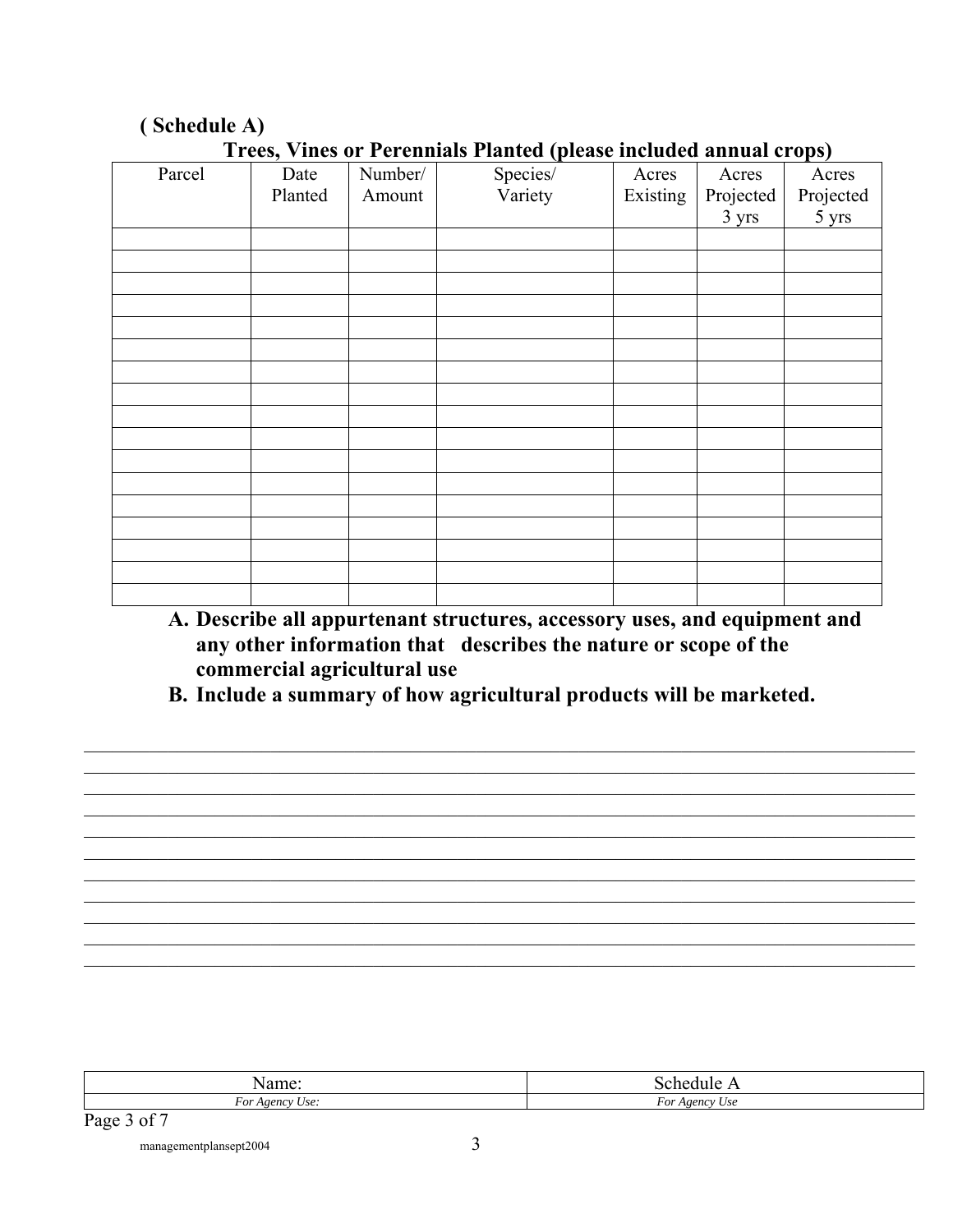# (Schedule B) Animals: Including all livestock, poultry, apiaries, rabbits, furbearers, etc.

| $\cdots$    |                 |                 |                |  |  |
|-------------|-----------------|-----------------|----------------|--|--|
| Description | Number existing | Number          | Numbers        |  |  |
|             |                 | Proposed- 3 yr. | Proposed- 5 yr |  |  |
|             |                 |                 |                |  |  |
|             |                 |                 |                |  |  |
|             |                 |                 |                |  |  |
|             |                 |                 |                |  |  |
|             |                 |                 |                |  |  |
|             |                 |                 |                |  |  |
|             |                 |                 |                |  |  |
|             |                 |                 |                |  |  |
|             |                 |                 |                |  |  |

#### Include a summary of how the agricultural products will be marketed A.

| $\overline{\phantom{a}}$<br>For<br>0.0110<br>$\cdots$<br>$\lambda$ r | $\alpha$<br><b>CALLA</b><br>/ St<br>. . |
|----------------------------------------------------------------------|-----------------------------------------|

Page 4 of 7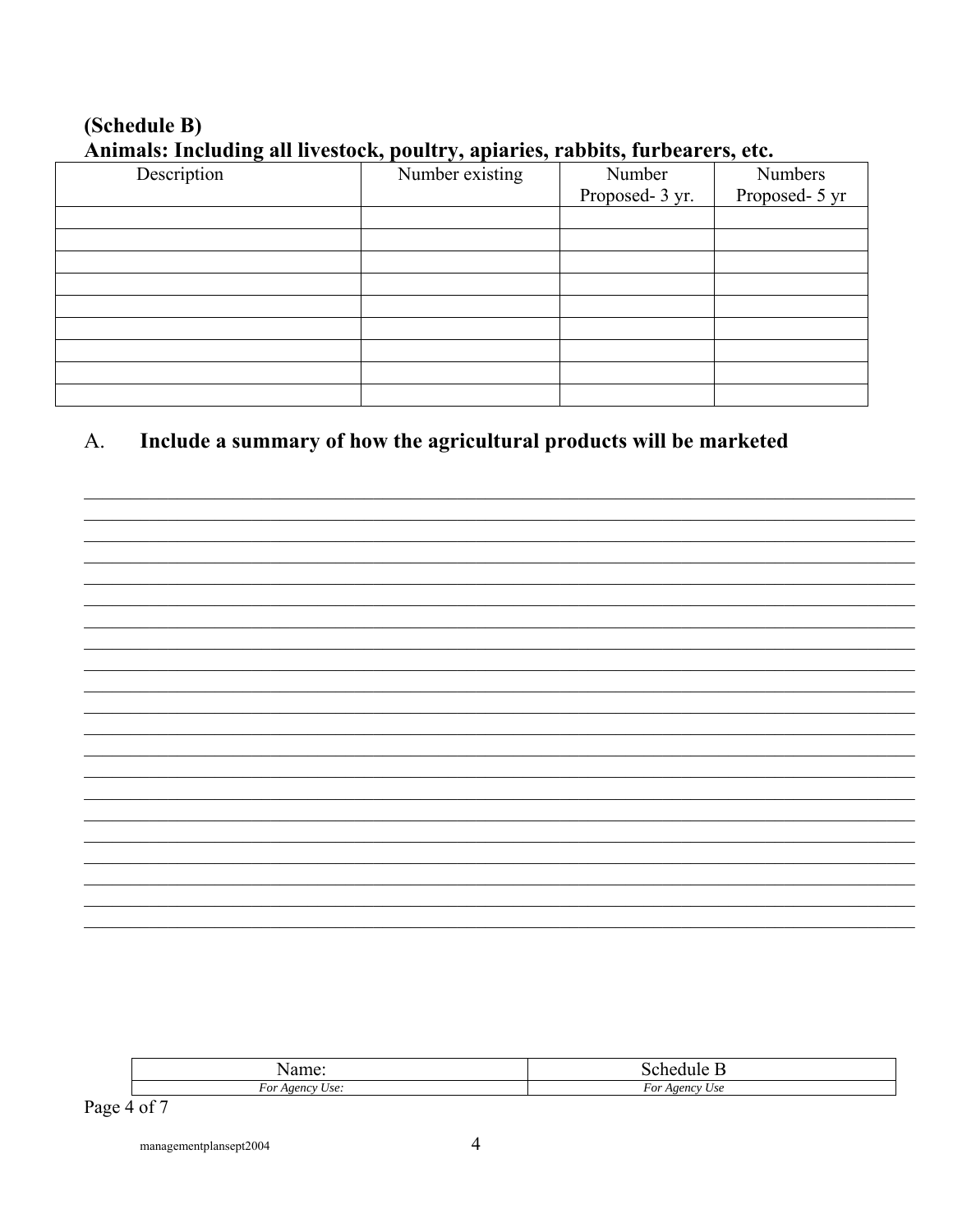## **(Schedule C)**

## Open Space: Must meet criteria of **Section 14112 (C) of the Open Space Subvention Act,**  land shall be deemed to be devoted to open space use of statewide significance.

| Parcel     | Specific Use | Existing<br>Acres | Proposed Acres<br>3 years | Proposed Acres<br>5 years |
|------------|--------------|-------------------|---------------------------|---------------------------|
|            |              |                   |                           |                           |
|            |              |                   |                           |                           |
|            |              |                   |                           |                           |
|            |              |                   |                           |                           |
|            |              |                   |                           |                           |
|            |              |                   |                           |                           |
|            |              |                   |                           |                           |
|            |              |                   |                           |                           |
|            |              |                   |                           |                           |
| Additional |              |                   |                           |                           |

Information:

### **(Schedule D)**

Recreational Use: Must be in natural state or compatible with existing agricultural use.

 $\mathcal{L}_\mathcal{L} = \mathcal{L}_\mathcal{L} = \mathcal{L}_\mathcal{L} = \mathcal{L}_\mathcal{L} = \mathcal{L}_\mathcal{L} = \mathcal{L}_\mathcal{L} = \mathcal{L}_\mathcal{L} = \mathcal{L}_\mathcal{L} = \mathcal{L}_\mathcal{L} = \mathcal{L}_\mathcal{L} = \mathcal{L}_\mathcal{L} = \mathcal{L}_\mathcal{L} = \mathcal{L}_\mathcal{L} = \mathcal{L}_\mathcal{L} = \mathcal{L}_\mathcal{L} = \mathcal{L}_\mathcal{L} = \mathcal{L}_\mathcal{L}$  $\mathcal{L}_\mathcal{L} = \mathcal{L}_\mathcal{L} = \mathcal{L}_\mathcal{L} = \mathcal{L}_\mathcal{L} = \mathcal{L}_\mathcal{L} = \mathcal{L}_\mathcal{L} = \mathcal{L}_\mathcal{L} = \mathcal{L}_\mathcal{L} = \mathcal{L}_\mathcal{L} = \mathcal{L}_\mathcal{L} = \mathcal{L}_\mathcal{L} = \mathcal{L}_\mathcal{L} = \mathcal{L}_\mathcal{L} = \mathcal{L}_\mathcal{L} = \mathcal{L}_\mathcal{L} = \mathcal{L}_\mathcal{L} = \mathcal{L}_\mathcal{L}$ 

 $\mathcal{L}_\mathcal{L} = \mathcal{L}_\mathcal{L} = \mathcal{L}_\mathcal{L} = \mathcal{L}_\mathcal{L} = \mathcal{L}_\mathcal{L} = \mathcal{L}_\mathcal{L} = \mathcal{L}_\mathcal{L} = \mathcal{L}_\mathcal{L} = \mathcal{L}_\mathcal{L} = \mathcal{L}_\mathcal{L} = \mathcal{L}_\mathcal{L} = \mathcal{L}_\mathcal{L} = \mathcal{L}_\mathcal{L} = \mathcal{L}_\mathcal{L} = \mathcal{L}_\mathcal{L} = \mathcal{L}_\mathcal{L} = \mathcal{L}_\mathcal{L}$ 

| Parcel | Specific Use | Natural state<br>or Compatible | Proposed Acres<br>3-years | Proposed Acres<br>5-years |
|--------|--------------|--------------------------------|---------------------------|---------------------------|
|        |              | Agricultural                   |                           |                           |
|        |              |                                |                           |                           |
|        |              |                                |                           |                           |
|        |              |                                |                           |                           |
|        |              |                                |                           |                           |
|        |              |                                |                           |                           |
|        |              |                                |                           |                           |
|        |              |                                |                           |                           |
|        |              |                                |                           |                           |
|        |              |                                |                           |                           |

 $\mathcal{L}_\mathcal{L} = \{ \mathcal{L}_\mathcal{L} = \{ \mathcal{L}_\mathcal{L} = \{ \mathcal{L}_\mathcal{L} = \{ \mathcal{L}_\mathcal{L} = \{ \mathcal{L}_\mathcal{L} = \{ \mathcal{L}_\mathcal{L} = \{ \mathcal{L}_\mathcal{L} = \{ \mathcal{L}_\mathcal{L} = \{ \mathcal{L}_\mathcal{L} = \{ \mathcal{L}_\mathcal{L} = \{ \mathcal{L}_\mathcal{L} = \{ \mathcal{L}_\mathcal{L} = \{ \mathcal{L}_\mathcal{L} = \{ \mathcal{L}_\mathcal{$  $\mathcal{L}_\mathcal{L} = \{ \mathcal{L}_\mathcal{L} = \{ \mathcal{L}_\mathcal{L} = \{ \mathcal{L}_\mathcal{L} = \{ \mathcal{L}_\mathcal{L} = \{ \mathcal{L}_\mathcal{L} = \{ \mathcal{L}_\mathcal{L} = \{ \mathcal{L}_\mathcal{L} = \{ \mathcal{L}_\mathcal{L} = \{ \mathcal{L}_\mathcal{L} = \{ \mathcal{L}_\mathcal{L} = \{ \mathcal{L}_\mathcal{L} = \{ \mathcal{L}_\mathcal{L} = \{ \mathcal{L}_\mathcal{L} = \{ \mathcal{L}_\mathcal{$  $\mathcal{L}_\mathcal{L} = \{ \mathcal{L}_\mathcal{L} = \{ \mathcal{L}_\mathcal{L} = \{ \mathcal{L}_\mathcal{L} = \{ \mathcal{L}_\mathcal{L} = \{ \mathcal{L}_\mathcal{L} = \{ \mathcal{L}_\mathcal{L} = \{ \mathcal{L}_\mathcal{L} = \{ \mathcal{L}_\mathcal{L} = \{ \mathcal{L}_\mathcal{L} = \{ \mathcal{L}_\mathcal{L} = \{ \mathcal{L}_\mathcal{L} = \{ \mathcal{L}_\mathcal{L} = \{ \mathcal{L}_\mathcal{L} = \{ \mathcal{L}_\mathcal{$  $\mathcal{L}_\mathcal{L} = \mathcal{L}_\mathcal{L} = \mathcal{L}_\mathcal{L} = \mathcal{L}_\mathcal{L} = \mathcal{L}_\mathcal{L} = \mathcal{L}_\mathcal{L} = \mathcal{L}_\mathcal{L} = \mathcal{L}_\mathcal{L} = \mathcal{L}_\mathcal{L} = \mathcal{L}_\mathcal{L} = \mathcal{L}_\mathcal{L} = \mathcal{L}_\mathcal{L} = \mathcal{L}_\mathcal{L} = \mathcal{L}_\mathcal{L} = \mathcal{L}_\mathcal{L} = \mathcal{L}_\mathcal{L} = \mathcal{L}_\mathcal{L}$  $\mathcal{L}_\mathcal{L} = \mathcal{L}_\mathcal{L} = \mathcal{L}_\mathcal{L} = \mathcal{L}_\mathcal{L} = \mathcal{L}_\mathcal{L} = \mathcal{L}_\mathcal{L} = \mathcal{L}_\mathcal{L} = \mathcal{L}_\mathcal{L} = \mathcal{L}_\mathcal{L} = \mathcal{L}_\mathcal{L} = \mathcal{L}_\mathcal{L} = \mathcal{L}_\mathcal{L} = \mathcal{L}_\mathcal{L} = \mathcal{L}_\mathcal{L} = \mathcal{L}_\mathcal{L} = \mathcal{L}_\mathcal{L} = \mathcal{L}_\mathcal{L}$ 

Additional

Information:\_\_\_\_\_\_\_\_\_\_\_\_\_\_\_\_\_\_\_\_\_\_\_\_\_\_\_\_\_\_\_\_\_\_\_\_\_\_\_\_\_\_\_\_\_\_\_\_\_\_\_\_\_\_\_\_\_\_\_\_\_\_\_\_\_\_\_\_\_\_\_\_\_\_\_\_\_

| Name:           | Schedule C     |
|-----------------|----------------|
| Schedule D      | For Agency Use |
| For Agency Use: | For Agency Use |

Page 5 of 7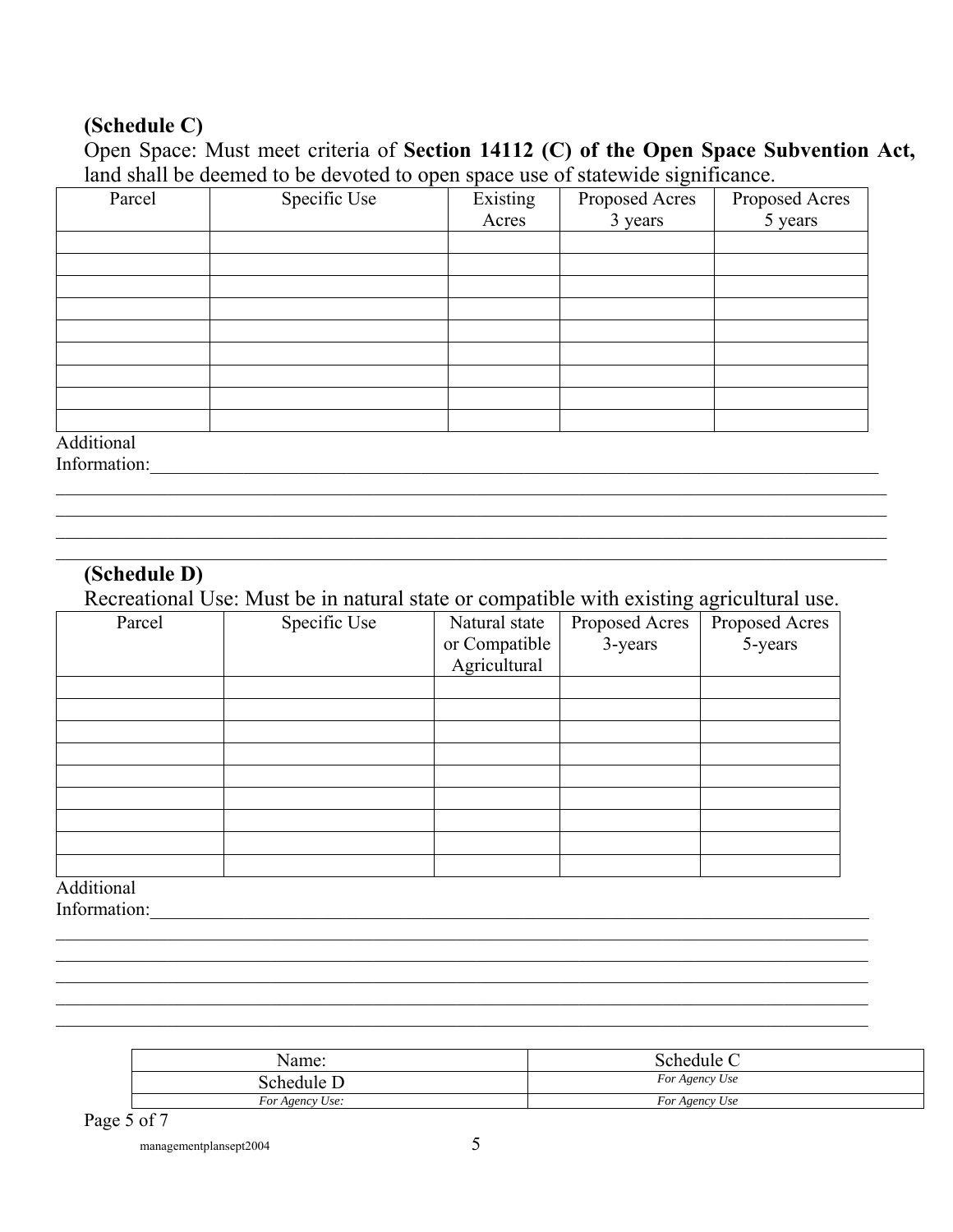# **(Schedule E)**

IMPROVEMENTS: both existing and proposed (Structures, pumps, pipe lines, wind machines, etc.)

| Parcel | The RO VENIER LD. Out Calsung and proposed (Butacures, pamps, pipe mics, which machines, cic.)<br>Description | Existing  | Proposed  | Proposed  |
|--------|---------------------------------------------------------------------------------------------------------------|-----------|-----------|-----------|
|        |                                                                                                               | Yes or No | 3 year    | 5 year    |
|        |                                                                                                               |           | Yes or No | Yes or No |
|        |                                                                                                               |           |           |           |
|        |                                                                                                               |           |           |           |
|        |                                                                                                               |           |           |           |
|        |                                                                                                               |           |           |           |
|        |                                                                                                               |           |           |           |
|        |                                                                                                               |           |           |           |
|        |                                                                                                               |           |           |           |
|        |                                                                                                               |           |           |           |
|        |                                                                                                               |           |           |           |
|        |                                                                                                               |           |           |           |
|        |                                                                                                               |           |           |           |

# **(Schedule F)**

Land Surface Improvements: (Leveling, ripping, drainage, wells, etc.)

| Parcel | Acres | ັ<br><u>。</u><br>Description | Existing<br>Yes or No | Proposed<br>3 year | Proposed<br>5 year |
|--------|-------|------------------------------|-----------------------|--------------------|--------------------|
|        |       |                              |                       | Yes or No          | Yes or No          |
|        |       |                              |                       |                    |                    |
|        |       |                              |                       |                    |                    |
|        |       |                              |                       |                    |                    |
|        |       |                              |                       |                    |                    |
|        |       |                              |                       |                    |                    |
|        |       |                              |                       |                    |                    |
|        |       |                              |                       |                    |                    |
|        |       |                              |                       |                    |                    |
|        |       |                              |                       |                    |                    |

 $\mathcal{L}_\mathcal{L} = \mathcal{L}_\mathcal{L} = \mathcal{L}_\mathcal{L} = \mathcal{L}_\mathcal{L} = \mathcal{L}_\mathcal{L} = \mathcal{L}_\mathcal{L} = \mathcal{L}_\mathcal{L} = \mathcal{L}_\mathcal{L} = \mathcal{L}_\mathcal{L} = \mathcal{L}_\mathcal{L} = \mathcal{L}_\mathcal{L} = \mathcal{L}_\mathcal{L} = \mathcal{L}_\mathcal{L} = \mathcal{L}_\mathcal{L} = \mathcal{L}_\mathcal{L} = \mathcal{L}_\mathcal{L} = \mathcal{L}_\mathcal{L}$  $\mathcal{L}_\mathcal{L} = \mathcal{L}_\mathcal{L} = \mathcal{L}_\mathcal{L} = \mathcal{L}_\mathcal{L} = \mathcal{L}_\mathcal{L} = \mathcal{L}_\mathcal{L} = \mathcal{L}_\mathcal{L} = \mathcal{L}_\mathcal{L} = \mathcal{L}_\mathcal{L} = \mathcal{L}_\mathcal{L} = \mathcal{L}_\mathcal{L} = \mathcal{L}_\mathcal{L} = \mathcal{L}_\mathcal{L} = \mathcal{L}_\mathcal{L} = \mathcal{L}_\mathcal{L} = \mathcal{L}_\mathcal{L} = \mathcal{L}_\mathcal{L}$  $\mathcal{L}_\mathcal{L} = \mathcal{L}_\mathcal{L} = \mathcal{L}_\mathcal{L} = \mathcal{L}_\mathcal{L} = \mathcal{L}_\mathcal{L} = \mathcal{L}_\mathcal{L} = \mathcal{L}_\mathcal{L} = \mathcal{L}_\mathcal{L} = \mathcal{L}_\mathcal{L} = \mathcal{L}_\mathcal{L} = \mathcal{L}_\mathcal{L} = \mathcal{L}_\mathcal{L} = \mathcal{L}_\mathcal{L} = \mathcal{L}_\mathcal{L} = \mathcal{L}_\mathcal{L} = \mathcal{L}_\mathcal{L} = \mathcal{L}_\mathcal{L}$  $\mathcal{L}_\mathcal{L} = \mathcal{L}_\mathcal{L} = \mathcal{L}_\mathcal{L} = \mathcal{L}_\mathcal{L} = \mathcal{L}_\mathcal{L} = \mathcal{L}_\mathcal{L} = \mathcal{L}_\mathcal{L} = \mathcal{L}_\mathcal{L} = \mathcal{L}_\mathcal{L} = \mathcal{L}_\mathcal{L} = \mathcal{L}_\mathcal{L} = \mathcal{L}_\mathcal{L} = \mathcal{L}_\mathcal{L} = \mathcal{L}_\mathcal{L} = \mathcal{L}_\mathcal{L} = \mathcal{L}_\mathcal{L} = \mathcal{L}_\mathcal{L}$  $\mathcal{L}_\mathcal{L} = \mathcal{L}_\mathcal{L} = \mathcal{L}_\mathcal{L} = \mathcal{L}_\mathcal{L} = \mathcal{L}_\mathcal{L} = \mathcal{L}_\mathcal{L} = \mathcal{L}_\mathcal{L} = \mathcal{L}_\mathcal{L} = \mathcal{L}_\mathcal{L} = \mathcal{L}_\mathcal{L} = \mathcal{L}_\mathcal{L} = \mathcal{L}_\mathcal{L} = \mathcal{L}_\mathcal{L} = \mathcal{L}_\mathcal{L} = \mathcal{L}_\mathcal{L} = \mathcal{L}_\mathcal{L} = \mathcal{L}_\mathcal{L}$  $\mathcal{L}_\mathcal{L} = \mathcal{L}_\mathcal{L} = \mathcal{L}_\mathcal{L} = \mathcal{L}_\mathcal{L} = \mathcal{L}_\mathcal{L} = \mathcal{L}_\mathcal{L} = \mathcal{L}_\mathcal{L} = \mathcal{L}_\mathcal{L} = \mathcal{L}_\mathcal{L} = \mathcal{L}_\mathcal{L} = \mathcal{L}_\mathcal{L} = \mathcal{L}_\mathcal{L} = \mathcal{L}_\mathcal{L} = \mathcal{L}_\mathcal{L} = \mathcal{L}_\mathcal{L} = \mathcal{L}_\mathcal{L} = \mathcal{L}_\mathcal{L}$ 

Additional

Information:

| Name:           | Schedule       |
|-----------------|----------------|
| Schedule        | For Agency Use |
| For Agency Use: | For Agency Use |

#### Page 6 of 7